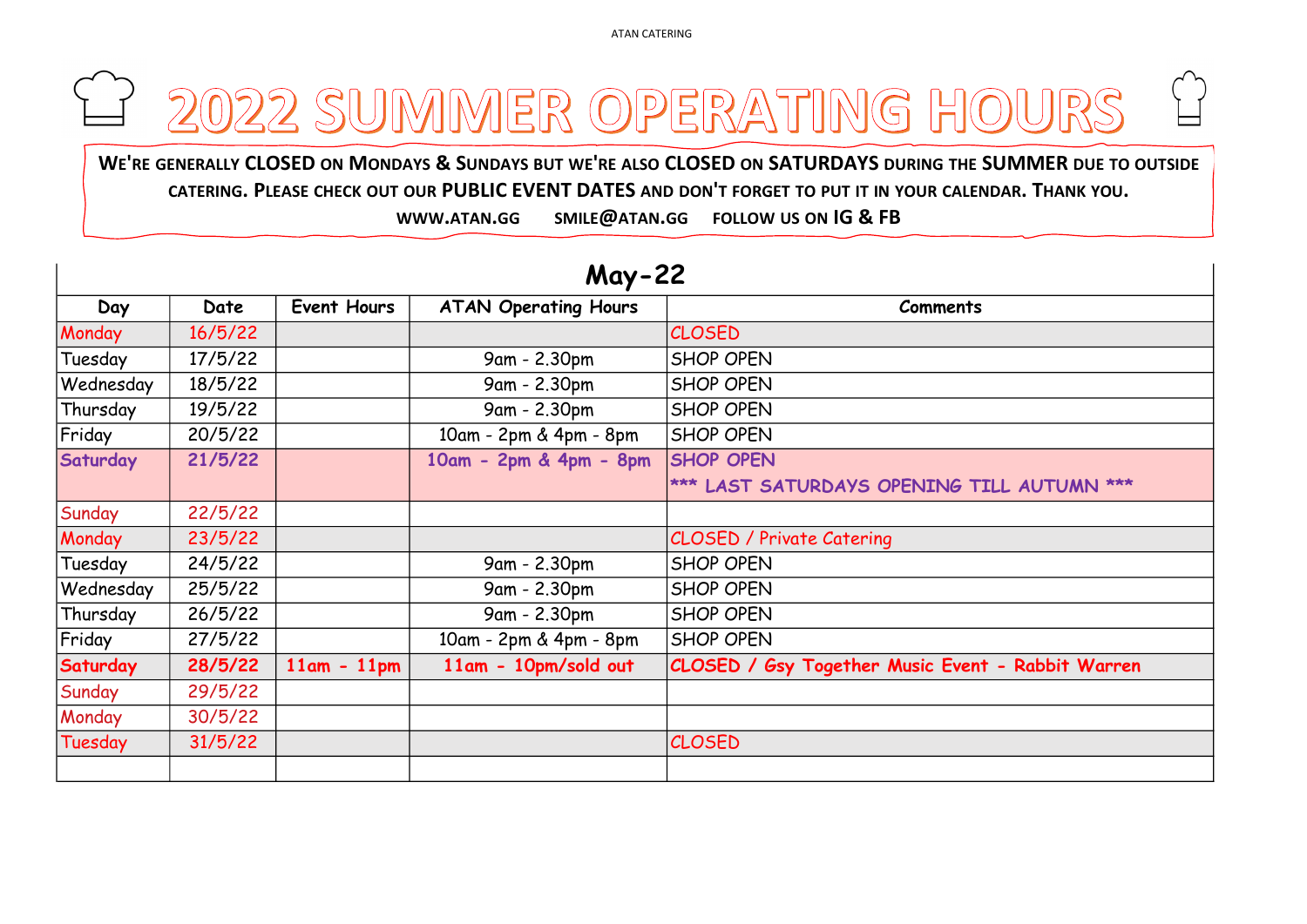Jun-22

| Day           | Date    | <b>Event Hours</b> | <b>ATAN SERVICE Hours</b> | <b>Comments</b>                              |
|---------------|---------|--------------------|---------------------------|----------------------------------------------|
| Wednesday     | 1/6/22  |                    |                           | <b>CLOSED / Private Catering</b>             |
| Thursday      | 2/6/22  |                    |                           | <b>CLOSED</b>                                |
| Friday        | 3/6/22  | $11am - 5pm$       | 11am - 4pm/sold out       | JUBILEE CELEBRATIONS - VALE COMMON           |
| Saturday      | 4/6/22  | 3pm - 10pm         | 3pm - 9pm/sold out        | JUBILEE CELEBRATIONS - GOVERNMENT HOUSE      |
| Sunday        | 5/6/22  | $10am - 4pm$       | 10am - 4pm/sold out       | JULIBEE CELEBRATIONS - ARTS SF SUNDAY (TOWN) |
| Monday        | 6/6/22  |                    |                           |                                              |
| Tuesday       | 7/6/22  |                    |                           | CLOSED                                       |
| Wednesday     | 8/6/22  |                    | 9am - 2.30pm              | shop open                                    |
| Thursday      | 9/6/22  |                    | 9am - 2.30pm              | shop open                                    |
| Friday        | 10/6/22 |                    | 10am - 2pm & 4pm - 8pm    | shop open                                    |
| Saturday      | 11/6/22 |                    |                           | <b>CLOSED</b>                                |
| <b>Sunday</b> | 12/6/22 | $10am - 5pm$       | 10am - 4pm/sold out       | <b>EDABL SEAFRONT SUNDAY</b>                 |
| Monday        | 13/6/22 |                    |                           |                                              |
| Tuesday       | 14/6/22 |                    | 9am - 2.30pm              | shop open                                    |
| Wednesday     | 15/6/22 |                    | 9am - 2.30pm              | shop open                                    |
| Thursday      | 16/6/22 |                    | 9am - 2.30pm              | shop open                                    |
| Friday        | 17/6/22 |                    | $10am - 2pm$              | shop open LUNCH ONLY                         |
|               |         | $5pm - 10pm$       | 5pm - 9pm/sold out        | *** HARBOUR CARNIVAL ***                     |
| Saturday      | 18/6/22 |                    |                           | <b>CLOSED</b>                                |
| Sunday        | 19/6/22 | $11am - 5pm$       | 11am - 4pm/sold out       | CLASSIC VEHICLE SHOW, SAUMAREZ PARK          |
| Monday        | 20/6/22 |                    |                           |                                              |
| Tuesday       | 21/6/22 |                    | 9am - 2.30pm              | shop open                                    |
| Wednesday     | 22/6/22 |                    | 9am - 2.30pm              | shop open                                    |
| Thursday      | 23/6/22 |                    | 9am - 2.30pm              | shop open                                    |
| Friday        | 24/6/22 |                    | 10am - 2pm & 4pm - 8pm    | shop open                                    |
| Saturday      | 25/6/22 |                    |                           | <b>CLOSED</b>                                |
| Sunday        | 26/6/22 |                    |                           | PRIVATE CATERING                             |
| Monday        | 27/6/22 |                    |                           |                                              |
| Tuesday       | 28/6/22 |                    | 9am - 2.30pm              | shop open                                    |
| Wednesday     | 29/6/22 |                    | 9am - 2.30pm              | shop open                                    |
| Thursday      | 30/6/22 |                    | 9am - 2.30pm              | shop open                                    |

| <b>NC</b>       |
|-----------------|
| <b>IT HOUSE</b> |
| NDAY (TOWN)     |
|                 |
|                 |
|                 |
|                 |
|                 |
|                 |
|                 |
|                 |
|                 |
|                 |
|                 |
|                 |
|                 |
|                 |
| <b>ARK</b>      |
|                 |
|                 |
|                 |
|                 |
|                 |
|                 |
|                 |
|                 |
|                 |
|                 |
|                 |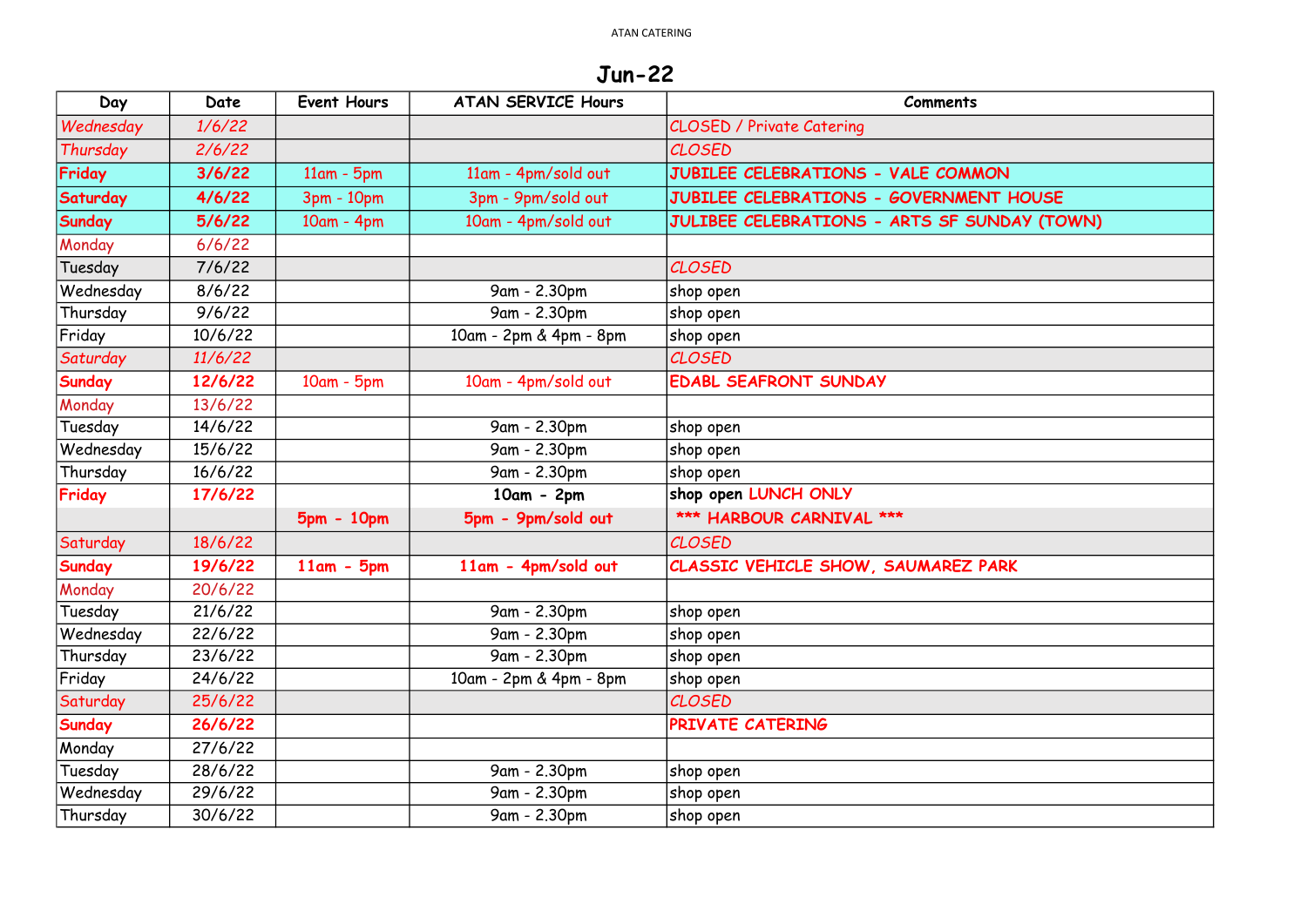Jul-22

| Day           | Date    | <b>Event Hours</b> | <b>ATAN SERVICE Hours</b> | <b>Comments</b>                  |
|---------------|---------|--------------------|---------------------------|----------------------------------|
| Friday        | 1/7/22  |                    | 10am - 2pm & 4pm - 8pm    | shop open                        |
| Saturday      | 2/7/22  |                    |                           | <b>CLOSED</b>                    |
| Sunday        | 3/7/22  |                    |                           |                                  |
| Monday        | 4/7/22  | $5pm - 10pm$       | 4.30pm - 9pm/sold out     | VAIER MARCHI, SAUMAREZ PARK      |
| Tuesday       | 5/7/22  |                    |                           | <b>CLOSED</b>                    |
| Wednesday     | 6/7/22  |                    |                           | <b>CLOSED</b>                    |
| Thursday      | 7/7/22  |                    |                           | <b>CLOSED</b>                    |
| Friday        | 8/7/22  | $11am - 10pm$      | 11.30am - 9pm/sold out    | <b>CLOSED / SARK FESTIVAL</b>    |
| Saturday      | 9/7/22  | 10am - 10pm        | 10am - 9pm/sold out       | CLOSED / SARK FESTIVAL           |
| <b>Sunday</b> | 10/7/22 | $10am - 3pm$       | $11am - 1pm / sold out$   | <b>CLOSED / SARK FESTIVAL</b>    |
| Monday        | 11/7/22 |                    |                           |                                  |
| Tuesday       | 12/7/22 |                    |                           | <b>CLOSED / Crew Recover</b>     |
| Wednesday     | 13/7/22 |                    |                           | <b>CLOSED / Crew Recover</b>     |
| Thursday      | 14/7/22 |                    | 9am - 2.30pm              | <b>SHOP OPEN</b>                 |
| Friday        | 15/7/22 |                    | 10am - 2pm & 4pm - 8pm    | <b>SHOP OPEN</b>                 |
| Saturday      | 16/7/22 |                    |                           | <b>CLOSED / Private Catering</b> |
| Sunday        | 17/7/22 |                    |                           |                                  |
| Monday        | 18/7/22 |                    |                           |                                  |
| Tuesday       | 19/7/22 |                    | 9am - 2.30pm              | shop open                        |
| Wednesday     | 20/7/22 |                    | 9am - 2.30pm              | shop open                        |
| Thursday      | 21/7/22 |                    | 9am - 2.30pm              | shop open                        |
| Friday        | 22/7/22 |                    | 10am - 2pm & 4pm - 8pm    | shop open                        |
| Saturday      | 23/7/22 |                    |                           | <b>CLOSED</b>                    |
| <b>Sunday</b> | 24/7/22 | $10am - 5pm$       | 10am - 4pm/sold out       | <b>EDABL SEAFRONT SUNDAY</b>     |
| Monday        | 25/7/22 |                    |                           |                                  |
| Tuesday       | 26/7/22 |                    | 9am - 2.30pm              | shop open                        |
| Wednesday     | 27/7/22 |                    | 9am - 2.30pm              | shop open                        |
| Thursday      | 28/7/22 |                    | 9am - 2.30pm              | shop open                        |
| Friday        | 29/7/22 |                    | 10am - 2pm & 4pm - 8pm    | shop open                        |
| Saturday      | 30/7/22 | $11am - 5pm$       | 11am - 4pm/sold out       | CLOSED / ROCQUAINE REGATTA       |
| Sunday        | 31/7/22 |                    |                           |                                  |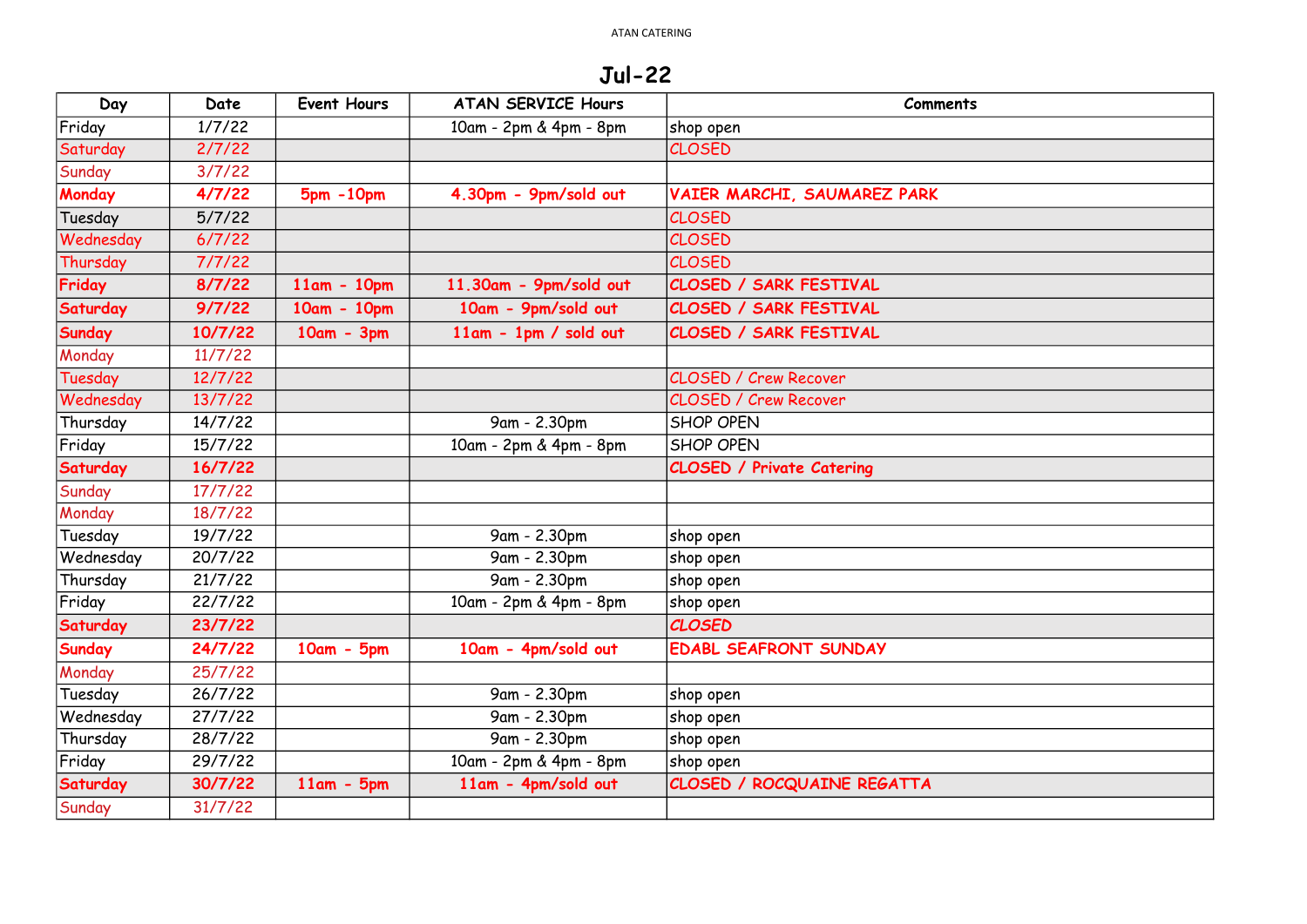Aug-22

| Day           | Date    | <b>Event Hours</b> | <b>ATAN SERVICE Hours</b> | <b>Comments</b>                    |
|---------------|---------|--------------------|---------------------------|------------------------------------|
| Monday        | 1/8/22  |                    |                           |                                    |
| Tuesday       | 2/8/22  |                    | 9am - 2.30pm              | shop open                          |
| Wednesday     | 3/8/22  |                    | 9am - 2.30pm              | shop open                          |
| Thursday      | 4/8/22  |                    | 9am - 2.30pm              | shop open                          |
| Friday        | 5/8/22  |                    | 10am - 2pm & 4pm - 8pm    | shop open                          |
| Saturday      | 6/8/22  | $10am - 11pm$      | 11am - 9pm/sold out       | <b>CLOSED / VINTAGE SHOW</b>       |
| <b>Sunday</b> | 7/8/22  | $10am - 11pm$      | 11am - 9pm/sold out       | <b>VINTAGE SHOW</b>                |
| Monday        | 8/8/22  |                    |                           |                                    |
| Tuesday       | 9/8/22  |                    | 9am - 2.30pm              | shop open                          |
| Wednesday     | 10/8/22 |                    | 9am - 2.30pm              | shop open                          |
| Thursday      | 11/8/22 |                    | 9am - 2.30pm              | shop open                          |
| Friday        | 12/8/22 |                    | 10am - 2pm & 4pm - 8pm    | shop open                          |
| Saturday      | 13/8/22 |                    |                           | <b>CLOSED</b>                      |
| <b>Sunday</b> | 14/8/22 | $10am - 5pm$       | 10am - 4pm/sold out       | <b>EDABL SEAFRONT SUNDAY</b>       |
| Monday        | 15/8/22 |                    |                           |                                    |
| Tuesday       | 16/8/22 |                    |                           | <b>CLOSED</b>                      |
| Wednesday     | 17/8/22 | $10am - 11pm$      | 11am - 10pm/sold out      | <b>CLOSED / WEST SHOW</b>          |
| Thursday      | 18/8/22 | $10am - 11pm$      | 10am - 9pm/sold out       | <b>CLOSED / WEST SHOW</b>          |
| Friday        | 19/8/22 |                    |                           | OPEN EVENING ONLY ? TBC            |
| Saturday      | 20/8/22 |                    |                           | <b>ATAN Harbour dining?</b>        |
| Sunday        | 21/8/22 |                    |                           |                                    |
| Monday        | 22/8/22 |                    |                           |                                    |
| Tuesday       | 23/8/22 |                    |                           | <b>CLOSED</b>                      |
| Wednesday     | 24/8/22 | $10am - 11pm$      | 11am - 10pm/sold out      | <b>CLOSED / LNORTH SHOW</b>        |
| Thursday      | 25/8/22 | $10am - 11pm$      | 10am - 9pm/sold out       | <b>CLOSED / NORTH SHOW</b>         |
| Friday        | 26/8/22 |                    |                           | OPEN EVENING ONLY ? TBC            |
| Saturday      | 27/8/22 |                    |                           | <b>ATAN Harbour dining?</b>        |
| Sunday        | 28/8/22 |                    |                           | Vale Earth Fair - Volunteer Please |
| Monday        | 29/8/22 |                    |                           |                                    |
| Tuesday       | 30/8/22 |                    | 9am - 2.30pm              | shop open                          |
| Wednesday     | 31/8/22 |                    | 9am - 2.30pm              | shop open                          |